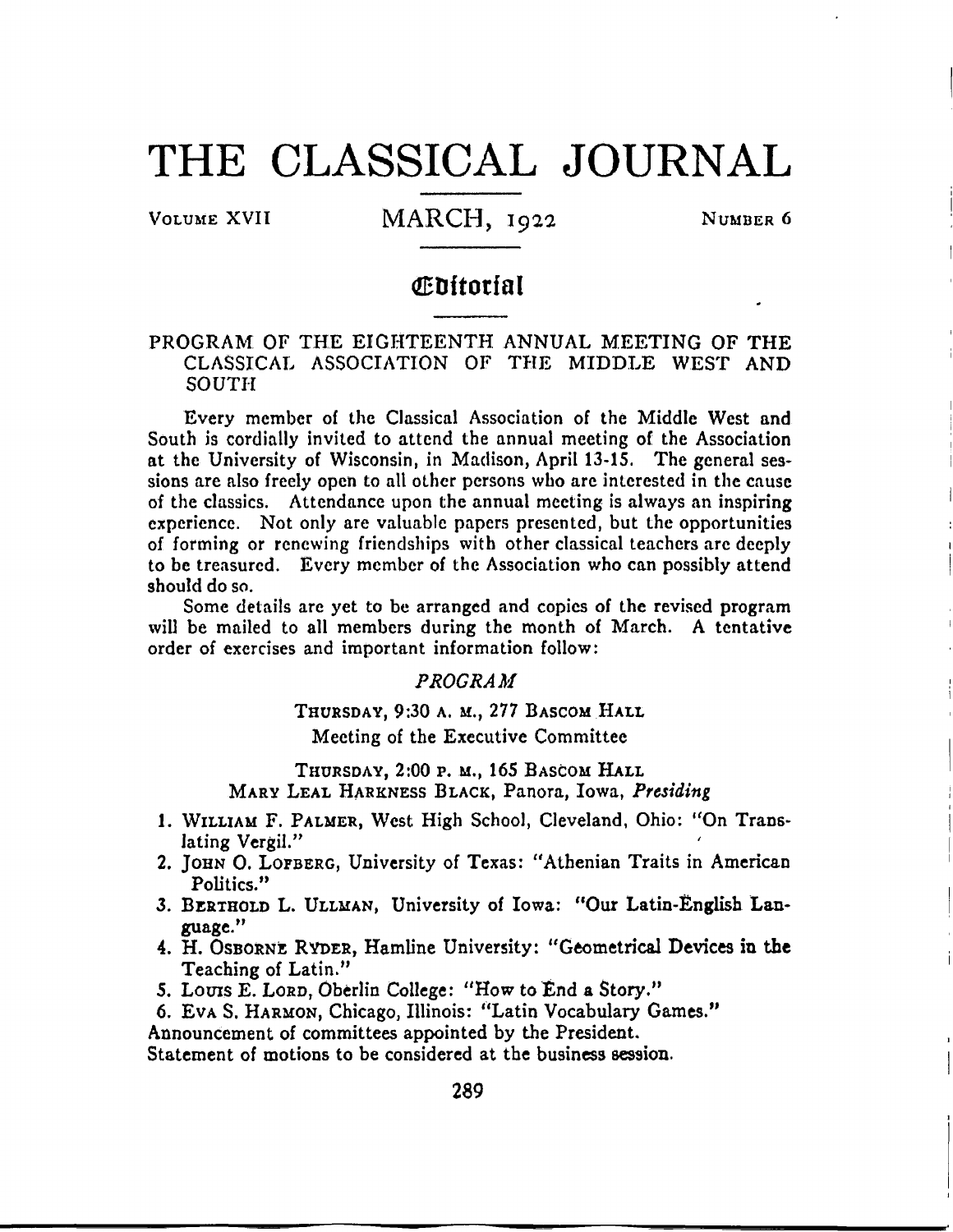### **THURSDAY , 8:0 0 p. M., 16 5 BASCOM HAL L**

**DANIEL W. LOTHMAN, East High School, Cleveland, Ohio,** *Presiding* 

**Address of Welcome by President Edward A, Birge, University of Wisconsin.** 

- **7. CHARLES H. WELLER, University of Iowa: "From Nestor to Gamaliel."**
- **8. HOWARD L. SMITH, Professor of Law, University of Wisconsin: "A Layman's View of the Classics."**

**Reception at the home of President Birge and Miss Birge, 772 Langdon St.** 

#### **FRIDAY, 9:0 0 A. M., 16 5 BASCOM HAL L**

#### **CHARLES E. LITTLE, George Peabody College,** *Presiding*

- **9. GERTRUDE SMITH, University of Chicago: "Greek Lawgivers."**
- **10. EUGENE S. MCCARTNEY, Northwester n University : "Ancien t Wi t an d Humor."**
- **11. LEIGH ALEXANDER, Oberlin College: "Sandes and Attes."**
- **12. IRENE A. MCLEAN, Arsenal Technical High School, Indianapolis, Indiana: "Latin Contests for Contestants."**
- **13. HELEN L. MILLION, Hardin College: "An Old Roman Cook Book."**
- 14. MASON D. GRAY, East High School, Rochester, New York: "Résumé of **the Plans and Progress of the Classical Investigation."**

#### **FRIDAY , 2:0 0 p . M., 26 0 BASCOM HAL L**

**ALFRED W . MILDEN, Universit y of Mississippi,** *Presiding* 

- **15. LETA WILSON, High School, Madison, Wisconsin: "English in the Grades as a Preparation for Latin."**
- **16. FRANCES E . SABIN, Universit y of Wisconsin: " A Laborator y for th e Training of Latin Teachers and for Serving the Interests of Latin in the State" (Accompanied by an extensive exhibit of materials).**

#### **FRIDAY , 7:0 0 p . M., LATHROP HAL L**

**Dinner given by local members of the Association.** 

**After the dinner a reception for women by the women of the local committee ; a smoker for men at the University Club.** 

**SATURDAY, 9:0 0 A. M., 16 5 BASCOM HAL L •** 

**CHARLES H . WELLER, Universit y of Iowa ,** *Presiding* 

**Business Session:** 

**Reports of officers and committees; unfinished business; new business; election of officers.** 

- 17. LINDLEY R. DEAN, Denison University: "The American School of **17. Classical Studies at Athens"** (Illustrated).
- 18. GRACE F. GOODRICH, Ripon College: "The American School of Classical Studies at Rome" (Illustrated).
- 19. JOHN A. SCOTT, Northwestern University: "Schliemann and his Work **19. IS NOTE A. S. School as Viewed at the Centennial of his Birth." as Viewed at the Centennial of his Birth." . , A**